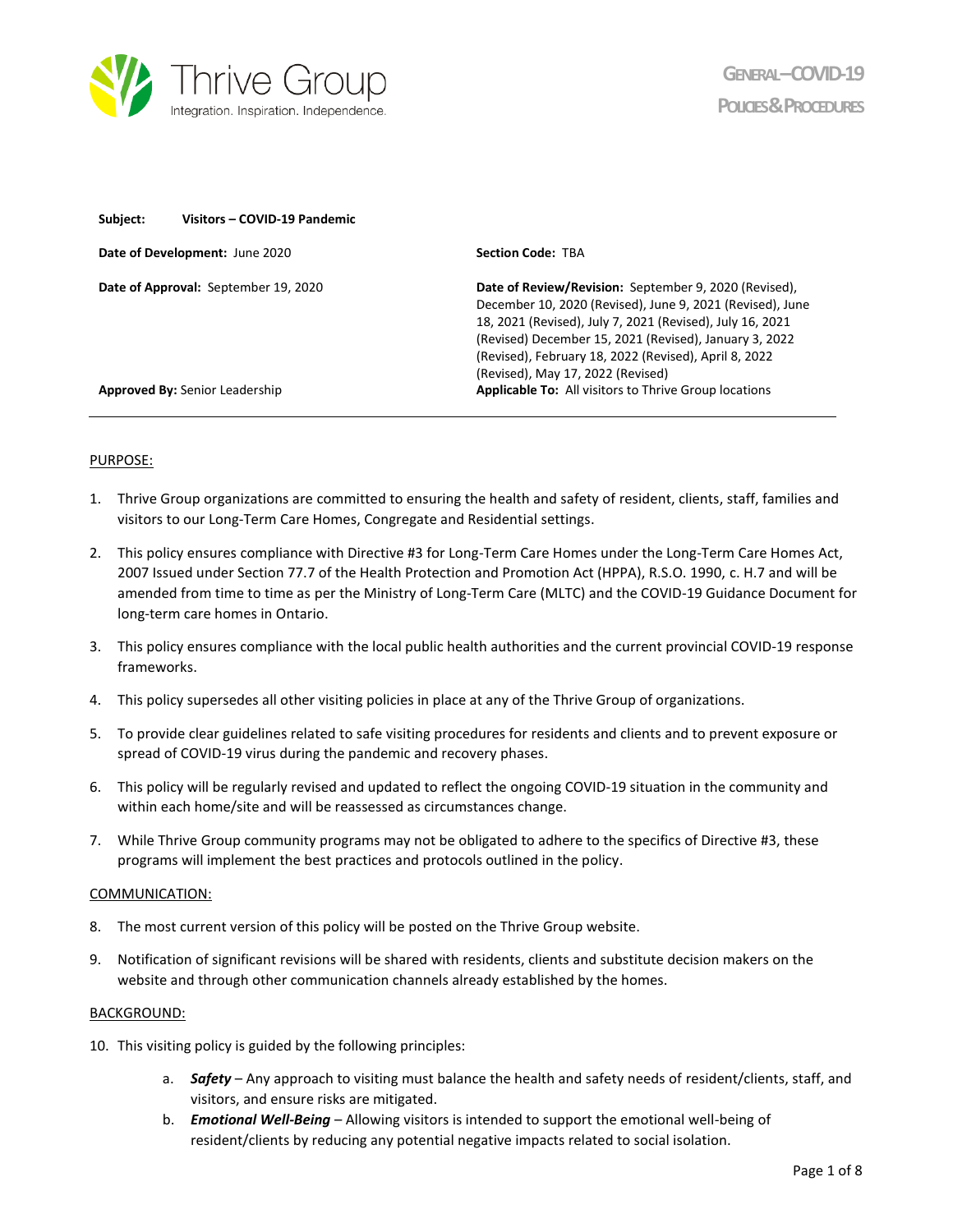

- c. *Equitable Access* All resident/clients must be given equitable access to receive visitors, consistent with their preferences and within reasonable restrictions that safeguard resident/clients.
- d. *Flexibility* The physical/infrastructure characteristics of the home, its staffing availability, whether the home is in an outbreak and the current status of the home with respect to personal protective equipment (PPE) are all variables to take into account when setting the Thrive Group Visiting policy.
- e. *Equality* Resident/clients have the right to choose their visitors. In addition, resident/clients and/or their substitute decision-makers have the right to designate caregivers.
- 11. Visitors should consider the personal health of the individual they are visiting and their own susceptibility to the virus in determining whether visiting is appropriate.
- 12. Thrive Group organizations **strongly recommend** that all visitors and caregivers receive all recommended doses of COVID-19 vaccine when eligible, however at the time of this policy implementation, the organization is not mandating vaccination beyond meeting the definition of "fully vaccinated". Thrive Group reserves the right to change their position should Health Canada change the current definition of "fully vaccinated" to include the third or further vaccine doses, and/or based on further direction or information from Ministry of Health, Public Health, and/or Health Canada.

# TYPES OF VISITORS:

## **13. Essential Visitors**

- a. **Person visiting a very ill or palliative resident/client**. This visitor(s) is designated by the Home in consultation with the resident/client and/or their substitute decision maker (SDM).
- b. **Government inspectors** with a statutory right of entry. Government inspectors who have a statutory right to enter long-term care homes to carry out their duties must be granted access to a home in accordance with the applicable legislation. Examples of government inspectors include inspectors under the *[Long-](https://www.ontario.ca/laws/statute/07l08)[Term Care Homes Act, 2007](https://www.ontario.ca/laws/statute/07l08)*, the *[Health Protection and Promotion Act](https://www.ontario.ca/laws/statute/07l08)*, the *[Electricity Act, 1998](https://www.ontario.ca/laws/statute/98e15)*, the *[Technical Standards and Safety Act, 2000](https://www.ontario.ca/laws/statute/00t16)* and the *[Occupational Health and Safety Act](https://www.ontario.ca/laws/statute/90o01)*.
- c. **Support workers**: support workers are persons who visit a home to provide support to the critical operations of the home/program or to provide essential services to residents/clients. Essential services provided by support workers include but are not limited to:
	- i. assessment, diagnostic, intervention or rehabilitation and counselling services for residents/clients
	- ii. by regulated health professionals such as physicians and nurse practitioners and other allied health professionals
	- iii. Assistive Devices Program vendors –home oxygen and medical vendors
	- iv. moving a resident/client in or out of a home
	- v. social work services
	- vi. legal services
	- vii. post-mortem services
	- viii. emergency services (such as those provided by first responders)
	- ix. maintenance services such as those required to ensure the structural integrity of the home and the functionality of the home's HVAC mechanical, electrical, plumbing systems and services related to exterior grounds and winter property maintenance
	- x. food or nutrition, and water or drink delivery
	- xi. Canada Post mail services and other courier services
	- xii. election officials or workers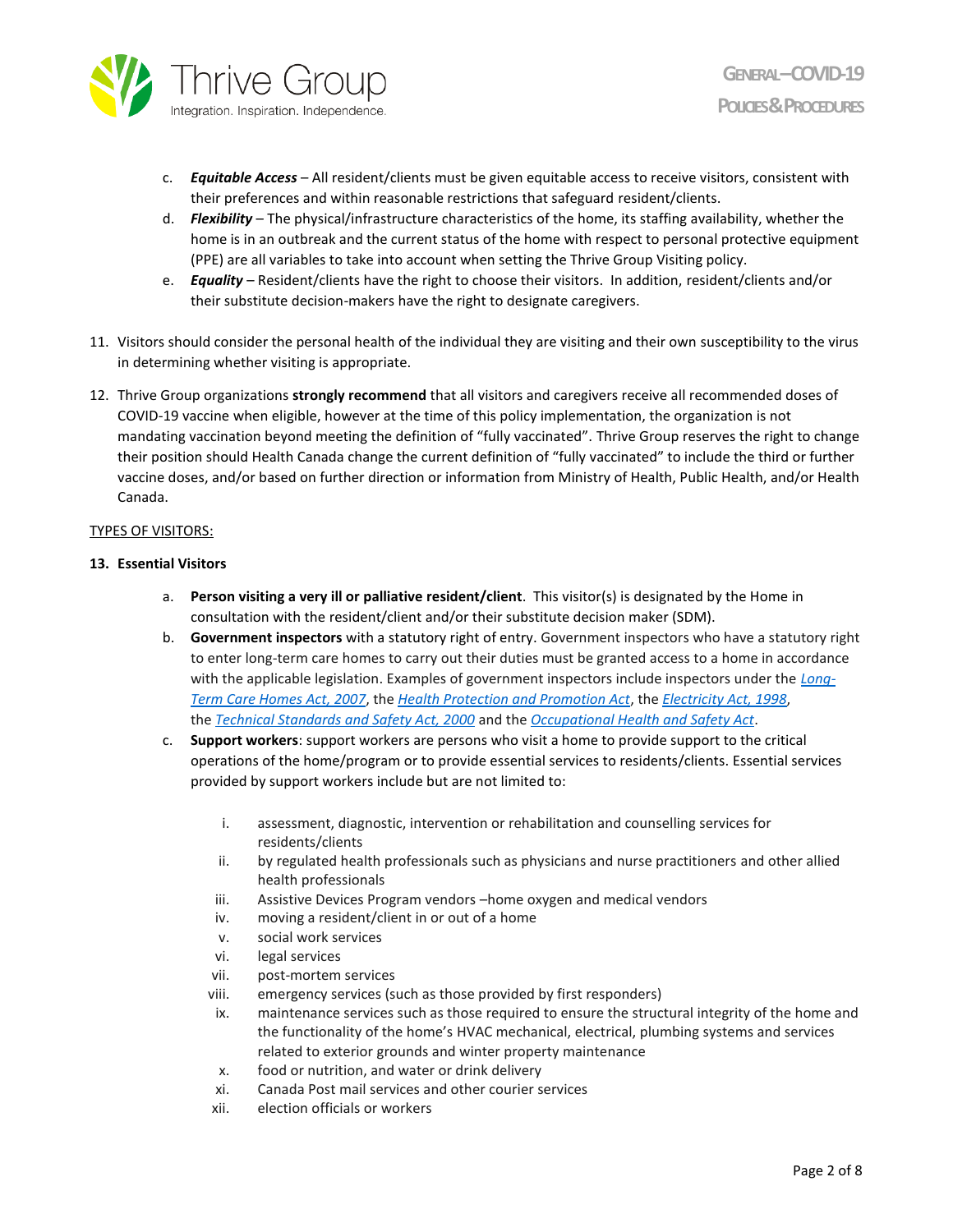

- d. **Essential caregiver** A caregiver is a type of essential visitor who is visiting the home to provide **direct care** to meet the essential needs of a particular resident/client. Caregivers must be at least 16 years of age and must be designated by the resident/client or his or her substitute decision-maker. Direct care includes providing support or assistance to a resident/client that includes providing physical, social and/or emotional support.
- i. Examples of direct care provided by caregivers include but are not limited to the following:
	- 1. supporting activities of daily living such as bathing, dressing and eating assistance
	- 2. providing cognitive stimulation
	- 3. fostering successful communication
	- 4. providing meaningful connection and emotional support
	- 5. offering relational continuity assistance in decision-making
- ii. Examples of caregivers include:
	- 1. friends and family members who provide meaningful connection
	- 2. a privately hired caregiver
	- 3. paid companions
	- 4. translator

## 14. **General Visitors** –

A general visitor is a person who is not an essential visitor and is visiting to provide non-essential services related to either the operations of the home/program or a particular resident or group of residents/clients. General visitors could provide services such as personal care services, entertainment, or may be individuals touring the home. General Visits will be prescheduled.

### VISITING POLICY:

15. The local public health units may provide direction or restrictions on visitors to the home, depending on the specific situation.

|                   | <b>ESSENTIAL VISITORS</b>                                  | <b>GENERAL VISITORS</b>                                     |
|-------------------|------------------------------------------------------------|-------------------------------------------------------------|
| 16. Access to the | $\triangleright$ Any number of support workers may visit a | $\triangleright$ All general visits must be prebooked ahead |
| home and          | home at a time                                             | of time to ensure adequate space and                        |
|                   |                                                            | precautions can be maintained.                              |
|                   | $\triangleright$ Essential caregivers may visit inside the |                                                             |
|                   | home or outdoors in numbers that are set by                | $\triangleright$ General visitors may visit indoors in      |
|                   | the specific Thrive Group site to a maximum of             | numbers that are set by the specific Thrive                 |
|                   | 4 at one time/resident or client (including                | Group site to a maximum of 4 at one time                    |
|                   | general visitors).                                         | (including essential caregivers).                           |
|                   |                                                            |                                                             |
|                   | $\triangleright$ One essential caregiver may visit when a  | $\triangleright$ General visitors may visit outdoors in     |
|                   | resident/client is self-isolating, symptomatic             | numbers that are set by the specific Thrive                 |
|                   | or there is an outbreak following all                      | Group site.                                                 |
|                   | requirements for PPE.                                      |                                                             |
|                   |                                                            | $\triangleright$ General visits are not permitted when a    |
|                   |                                                            | resident/client is self-isolating, symptomatic              |
|                   |                                                            | or there is an outbreak.                                    |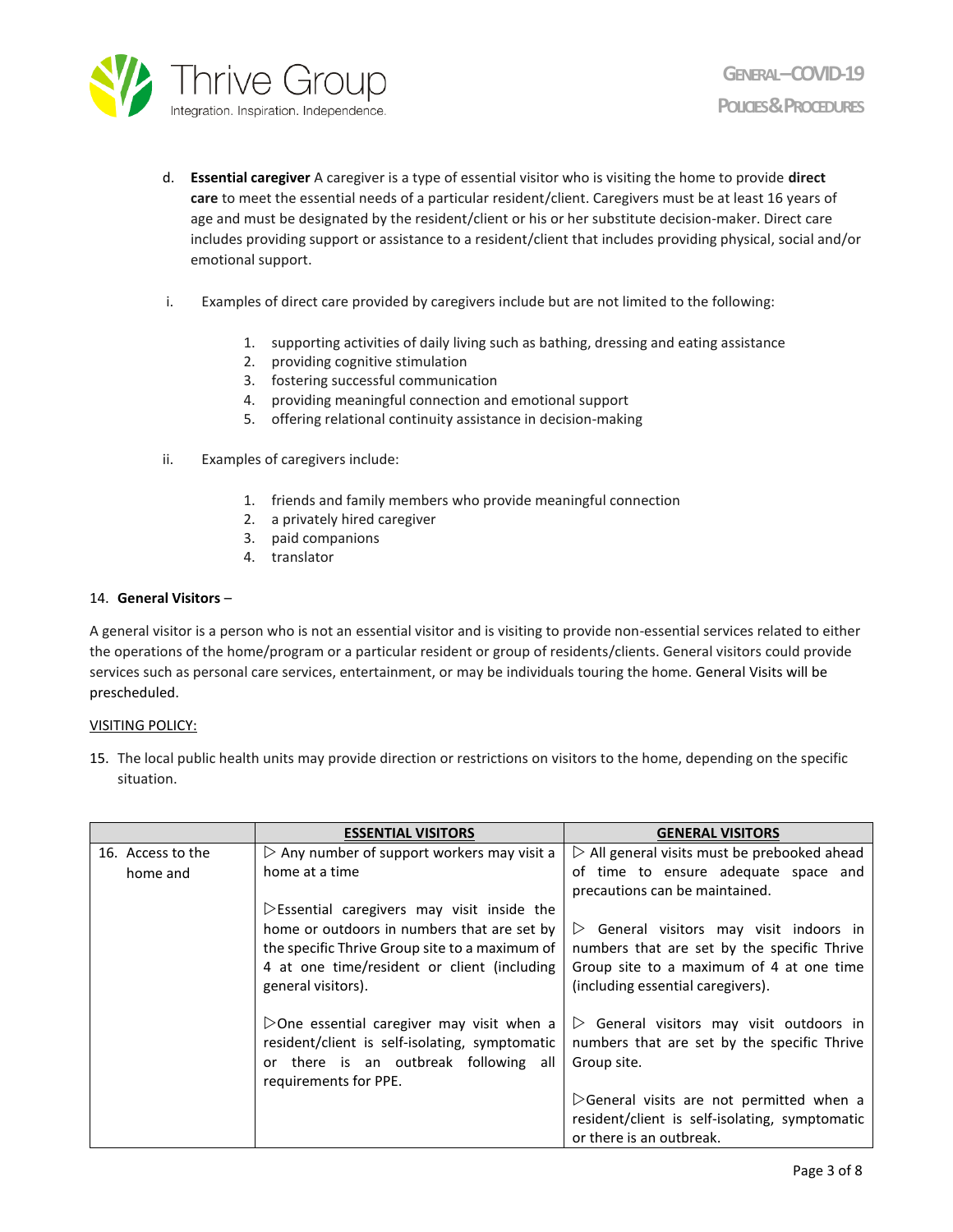

|                                         | $\triangleright$ PPE and masking practices must be followed<br>as outlined below in the PPE section of this<br>policy.                                                                                                         | $\triangleright$ PPE and masking practices must be followed<br>as outlined below in the PPE section of this<br>policy.                                                                                                                                                                                                                                 |
|-----------------------------------------|--------------------------------------------------------------------------------------------------------------------------------------------------------------------------------------------------------------------------------|--------------------------------------------------------------------------------------------------------------------------------------------------------------------------------------------------------------------------------------------------------------------------------------------------------------------------------------------------------|
| 17. COVID-19<br>Vaccination             | $\triangleright$ All essential caregivers are required to be<br>fully vaccinated, and are encouraged to<br>remain up to date with all COVID-19 vaccines,<br>meaning obtain all recommended COVID-19<br>vaccines once eligible. | All visitors to the sites/homes are<br>$\triangleright$<br>encouraged to be fully vaccinated and are<br>encouraged remain up to date with all COVID-<br>19 vaccines.                                                                                                                                                                                   |
|                                         | $\triangleright$ Accommodations will be made for care<br>givers with a medical exemption with review<br>of a medical note or certificate.                                                                                      | $\triangleright$ Fully vaccinated visitors may visit indoors or<br>outdoors in any of the designated areas for<br>general visits.                                                                                                                                                                                                                      |
|                                         |                                                                                                                                                                                                                                | $\triangleright$ Visitors that are not fully vaccinated and are<br>over the eligible age for vaccination, will be<br>accommodated with outdoor visits. If outdoor<br>visits are a barrier to resident or client rights,<br>accommodations will be reviewed by the<br>designated leader for the site.                                                   |
| 18. Physical distancing<br>requirements | $\triangleright$ Close contact between caregivers and<br>residents/clients is permitted beyond the<br>requirements of personal care.                                                                                           | $\triangleright$ Fully vaccinated general visitors may have<br>close physical contact with a fully vaccinated<br>resident/client but must continue to wear a<br>mask provided by the home at all times.                                                                                                                                                |
| 19. Scheduling Visits                   | $\triangleright$ Visiting hours for palliative resident/clients<br>are unrestricted<br>$\triangleright$ Essential caregivers may visit with no<br>restrictions in terms of frequency and length<br>of visit.                   | $\triangleright$ General visits must be scheduled in advance<br>▷Outdoor<br>visiting<br>will<br>permitted<br>be<br>dependant upon weather conditions<br>$\triangleright$ Length of visit will not be limited to less than<br>60 minutes<br>$\triangleright$ Frequency of visits will be limited to at least<br>two visits per resident/client per week |
| 20. Children                            | $\triangleright$ Essential caregivers must be 16 years of age.                                                                                                                                                                 | $\triangleright$ General visitors younger than 14 years of<br>age must be accompanied by an adult.<br>$\triangleright$ Children under 5 are exempt from vaccine<br>requirements for indoor visits<br>$\triangleright$ Children under 2 are exempt from mask<br>requirements                                                                            |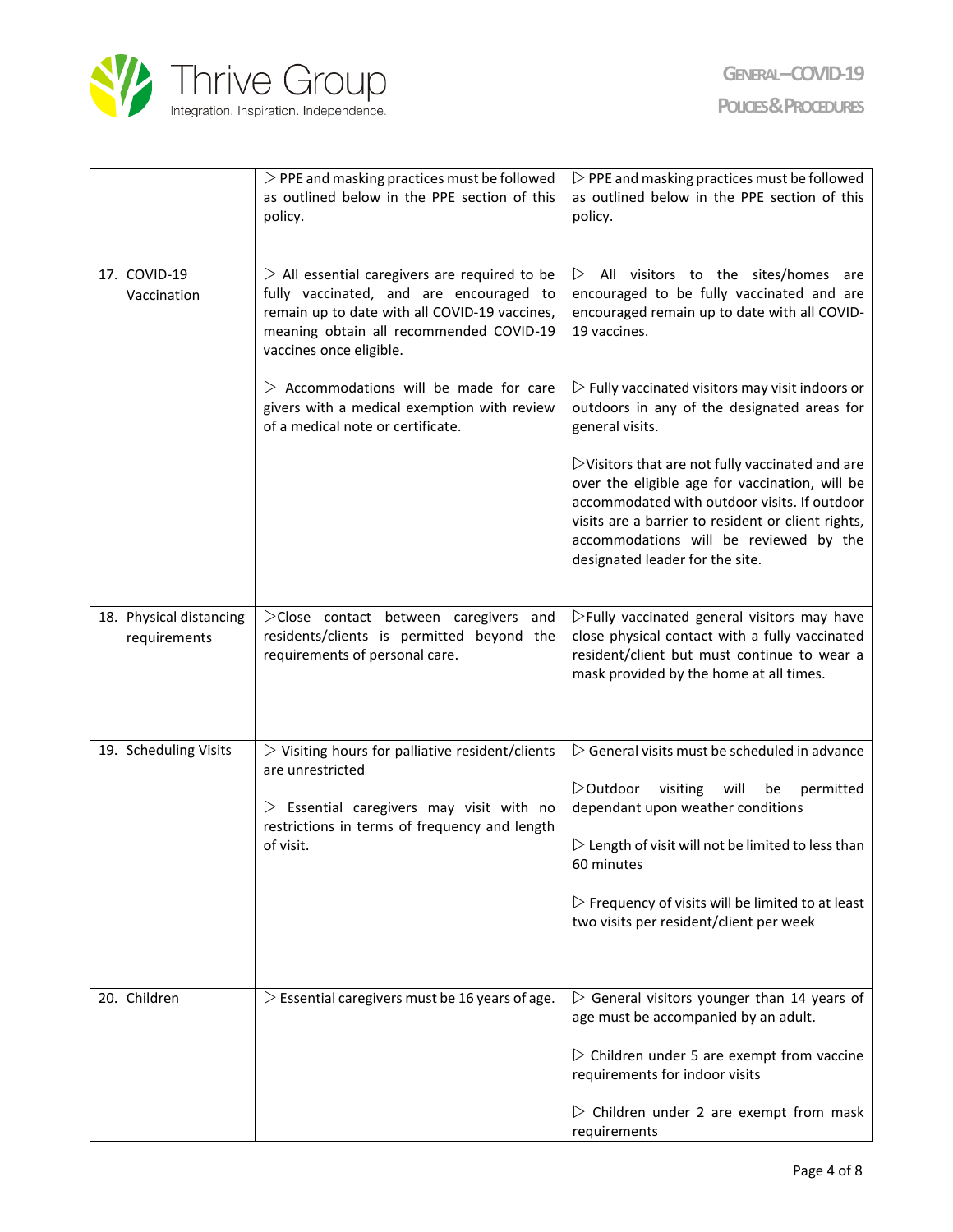

### SCREENING, SURVEILLANCE TESTING AND ATTESTATIONS:

- 21. All visitors entering the Home will be actively screened on entry for typical and atypical symptoms and possible exposures for COVID-19 (with the exception of emergency responders).
- 22. Visitors that do not pass active screening will not be admitted to the home. Exceptions apply for visiting residents/clients receiving end-of-life care.
- 23. Support workers, essential caregivers and indoor general visitors must participate in surveillance rapid testing except those that are under the age of one.
- 24. Essential caregivers must verbally attest that they have read and/or re-read this Visiting Policy at least monthly and reviewed infection control resources in this policy and on the Thrive Group website.

### DESIGNATION OF ESSENTIAL CAREGIVERS:

- 25. The maximum number of designated caregivers per resident is four (unless designated before December 15, 2021).
- 26. A resident/client or their substitute decision-maker may change a designation in response to a change in the:
	- a. resident's/client's care needs that is reflected in the plan of care
	- b. availability of a designated caregiver, either temporary (for example, illness) or permanent.
- 27. A resident/client or their substitute decision-maker may not continuously change a designation in order to increase the number of people able to enter the home.
- 28. The decision to designate an individual as a caregiver is **the responsibility of the resident/client or their substitute decision-maker** and not the home. The designation of a caregiver should be made in writing to the home.

### EDUCATION FOR ESSENTIAL CAREGIVERS:

- 29. The Home will provide training to caregivers that addresses how to safely provide direct care including infection prevention and control (IPAC) practices of putting on and taking off required PPE, physical distancing, respiratory etiquette, and hand hygiene.
- 30. Resources from Public Health Ontario will be provided to each essential caregiver on or prior to their first visit after the implementation of this policy and monthly thereafter.
	- a. Written materials from PHO will include
		- i. PPE [https://www.publichealthontario.ca/-/media/documents/ncov/ipac/ppe](https://www.publichealthontario.ca/-/media/documents/ncov/ipac/ppe-recommended-steps.pdf?la=en)[recommended-steps.pdf?la=en](https://www.publichealthontario.ca/-/media/documents/ncov/ipac/ppe-recommended-steps.pdf?la=en)
		- ii. Hand Washing [https://www.publichealthontario.ca/-/media/documents/j/2009/jcyh](https://www.publichealthontario.ca/-/media/documents/j/2009/jcyh-handwash.pdf?la=en)[handwash.pdf?la=en](https://www.publichealthontario.ca/-/media/documents/j/2009/jcyh-handwash.pdf?la=en)
		- iii. Hand Rub [https://www.publichealthontario.ca/-/media/documents/j/2009/jcyh](https://www.publichealthontario.ca/-/media/documents/j/2009/jcyh-handrub.pdf?la=en)[handrub.pdf?la=en](https://www.publichealthontario.ca/-/media/documents/j/2009/jcyh-handrub.pdf?la=en)
		- iv. Respiratory Etiquette [https://www.publichealthontario.ca/-](https://www.publichealthontario.ca/-/media/documents/C/2013/clincial-office-cough-signage.pdf) [/media/documents/C/2013/clincial-office-cough-signage.pdf](https://www.publichealthontario.ca/-/media/documents/C/2013/clincial-office-cough-signage.pdf)
		- v. Physical Distancing [https://www.publichealthontario.ca/-](https://www.publichealthontario.ca/-/media/documents/ncov/factsheet/factsheet-covid-19-guide-physical-distancing.pdf?la=en) [/media/documents/ncov/factsheet/factsheet-covid-19-guide-physical](https://www.publichealthontario.ca/-/media/documents/ncov/factsheet/factsheet-covid-19-guide-physical-distancing.pdf?la=en)[distancing.pdf?la=en](https://www.publichealthontario.ca/-/media/documents/ncov/factsheet/factsheet-covid-19-guide-physical-distancing.pdf?la=en)
	- b. Video links will also be made available: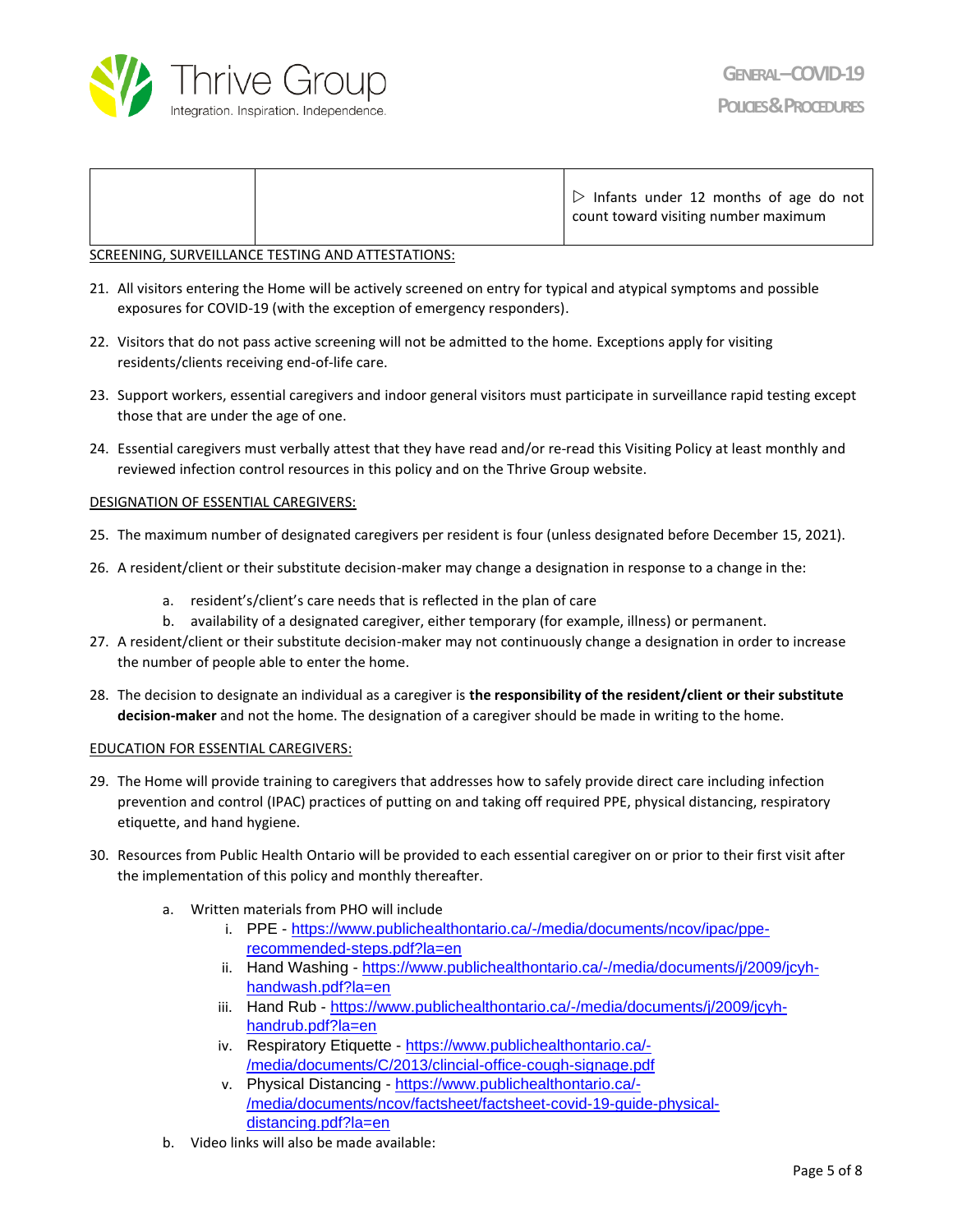

- i. PPE Putting on <https://www.publichealthontario.ca/en/videos/ipac-fullppe-on>
- ii. PPE Taking off <https://www.publichealthontario.ca/en/videos/ipac-fullppe-off>
- iii. Hand hygiene <https://www.publichealthontario.ca/en/videos/ipac-handwash>

#### PERSONAL PROTECTIVE EQUIPMENT (PPE):

- 31. Outdoor visitors are responsible to bring and use a face covering.
- 32. All essential caregivers and indoor general visitors will be provided a surgical mask by the home.
- 33. Unvaccinated visitors (over the age of 16) that are required to have an indoor visit will be provided with a KN95 or N95 mask for the visit. Eye protection may be required in certain situations as indicated by the site/home.
- 34. Children under two are exempt from mask requirements. Medical masks for children will be provided by the site.
- 35. Visitors who are in contact with a resident/client who is suspected or confirmed with COVID-19, must wear appropriate PPE as provided by the home in accordance with infection control requirements.

#### PROCEDURE:

- 36. All visitors must comply with the Home's infection prevention and control (IPAC) protocols, including donning and doffing of PPE.
- 37. Visitors must only visit the one resident/client they are intending to visit, and no other resident/client.
- 38. The homes will maintain visitor logs for a minimum of 30 days that includes:
	- a. Name and contact information for each visitor
	- b. Date and time of visit
	- c. Name of the resident/client visited
- 39. The homes will work with General Visitors to schedule visits in advance. Visits will not be limited to less than 60 minutes long and all interested resident/clients/families will have at least two visits per resident/client per week.
- 40. When scheduling visits, the Homes will consider the:
	- a. Needs of resident/clients, including their clinical and emotional well-being.
	- b. The total number of visitors in the home. This is to ensure physical distancing can be maintained.
- 41. In order to ensure physical distancing can be maintained, the Homes will designate the areas in which visits from general visitors may be held (e.g. dedicated outdoor area, and/or a specified indoor area where available).
- 42. The Homes will use discretion in relation to the supervision of visits in order to manage health and safety requirements (e.g., monitoring the flow of visitors to ensure sufficient physical distancing can be maintained, supporting resident/clients during the visit, etc.). Where the Home needs to supervise visits, the supervision will be implemented in a manner that respects the resident/client's right to communicate in confidence, receive visitors of their choice and consult in private with any person without interference under paragraph 14 of subsection 3(1) of the LTCHA.
- 43. Education will be provided to visitors and resident/clients about physical distancing, respiratory etiquette, hand hygiene, infection prevention and control practices (IPAC) and proper use of PPE.

### RESPONDING TO VISITOR NON-ADHERENCE: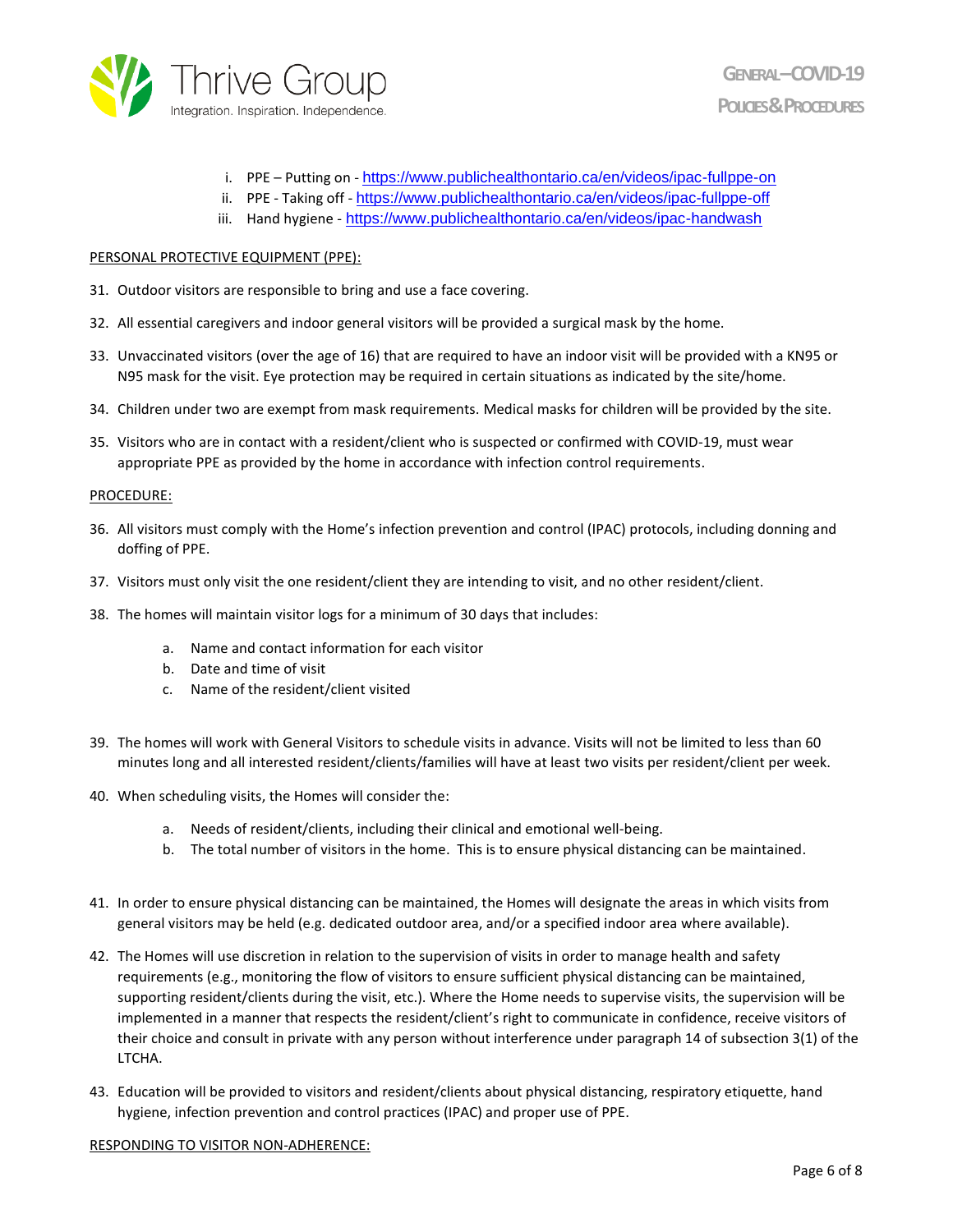

- 44. Homes/programs have the discretion to end a visit by any visitor who repeatedly fails to adhere to the Home's visitor policy, provided:
	- a. The home/program has explained the applicable requirement(s) to the visitor;
	- b. The visitor has the resources to adhere to the requirement(s) (e.g., there is sufficient space to physically distance, the home/program has supplied the PPE and demonstrated how to correctly put on PPE, etc.); and
	- c. The visitor has been given sufficient time to adhere to the requirement(s). Homes should document where they have ended a visit due to non-adherence.
- 45. The homes will document when a visit was ended due to non-adherence.
- 46. The homes have the discretion to temporarily prohibit a visitor in response to repeated non-adherence with the home's visitor policy. In exercising this discretion, the homes will consider whether the non-adherence:
	- a. Can be resolved successfully by explaining and demonstrating how the visitor can adhere to the requirements.
	- b. Is within requirements that align with instruction in Directive #3 and guidance in this policy.
	- c. Negatively impacts the health and safety of resident/clients, staff and other visitors in the home/program.
	- d. Is demonstrated continuously by the visitor over multiple visits.
	- e. Is by a visitor whose previous visits have been ended by the home/program.
- 47. Any decision to temporarily prohibit a visitor will:
	- a. Be made only after all other reasonable efforts to maintain safety during visits have been exhausted;
	- b. Stipulate a reasonable length of the prohibition;
	- c. Clearly identify what requirements the visitor should meet before visits may be resumed (e.g. reviewing the home's visitor policy, reviewing specific Public Health Ontario resources, etc.); and,
	- d. Be documented by the home.
- 48. Where the home has temporarily prohibited a caregiver, the resident/client and/or their substitute decision-maker may need to designate an alternate individual as caregiver to help meet the resident/client's care needs.

### **Related References:**

Section 77.7 of the Health Protection and Promotion Act (HPPA), R.S.O. 1990, c. H.7

### Directive  $#3 - (as amended)$

[http://www.health.gov.on.ca/en/pro/programs/publichealth/coronavirus/docs/directives/LTCH\\_HPPA.pdf](http://www.health.gov.on.ca/en/pro/programs/publichealth/coronavirus/docs/directives/LTCH_HPPA.pdf)

### Directive #5 – (as amended)

[http://www.health.gov.on.ca/en/pro/programs/publichealth/coronavirus/docs/directives/public\\_hospitals\\_act.pdf](http://www.health.gov.on.ca/en/pro/programs/publichealth/coronavirus/docs/directives/public_hospitals_act.pdf)

Ministry of Long-Term Care COVID-19 Guidance Document: [https://www.ontario.ca/page/covid-19-guidance-document](https://www.ontario.ca/page/covid-19-guidance-document-long-term-care-homes-ontario)[long-term-care-homes-ontario](https://www.ontario.ca/page/covid-19-guidance-document-long-term-care-homes-ontario)